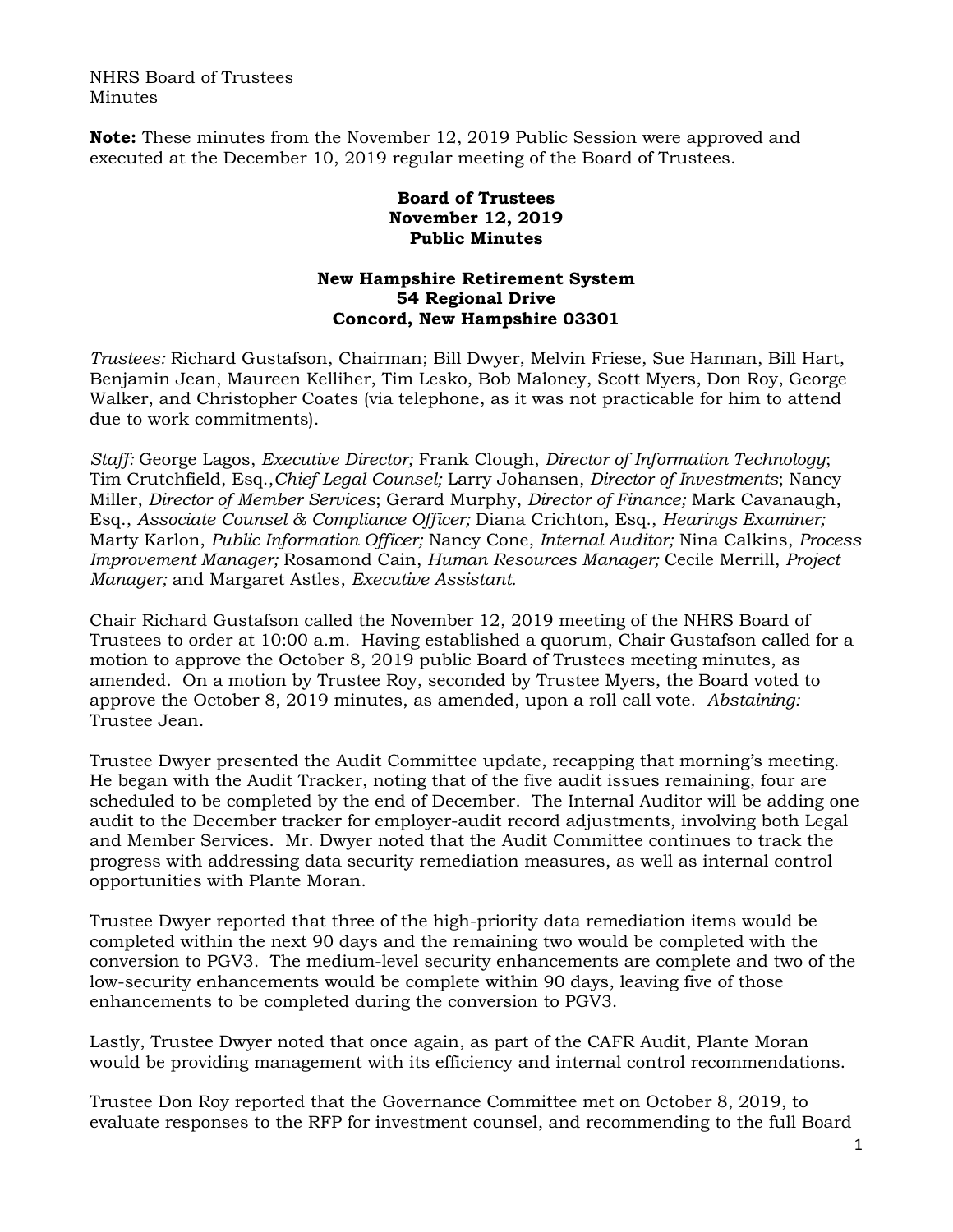the approval of the Foster Garvey law firm. The Committee also recommended to the full Board the approval of the issuance of an RFP for New Hampshire counsel.

On a motion by Trustee Hannan, seconded by Trustee Hart, the Board unanimously voted to accept the recommendation of the Governance Committee that the Board select Foster Garvey law firm as investment legal counsel, subject to successful engagement negotiations, on a roll call vote.

On a motion by Trustee Dwyer, seconded by Trustee Roy, the Board unanimously voted to accept the recommendation of the Governance Committee to approve the issuance of an RFP for New Hampshire counsel, on a roll call vote.

Lastly, in reply to a Board member's question, IT Director Frank Clough reported on the paperless board meeting topic, noting that the iPads have been ordered and testing would begin as soon as they arrive.

Trustee Kelliher reported that the Independent Investment Committee (IIC) did not hold its regular meeting in October, but would hold its regularly scheduled meeting on November 22, 2019. However, the IIC had met by conference call on October 22, 2019, to discuss the rapidly-evolving situation regarding non-U.S. equity manager, Fisher Investments. At that meeting, Director of Investments Larry Johansen reviewed NEPC's recommendation to terminate the manager, adding that the comments Mr. Fisher made were not consistent with the values held by the New Hampshire Retirement System. The Committee unanimously voted by roll call vote to terminate the System's investment in Fisher Investments' core, non-U.S. equity portfolio. The Committee instructed that the liquidated funds of approximately \$250 million be divided evenly among the remaining developed market, non-U.S. equity managers: Artisan Partners, Causeway Capital, LSV International Value, and Walter Scott. The motion carried unanimously.

Trustee Kelliher reported that the economy and the markets over the last several weeks were surprised by the economic rebounds that have occurred from the summer, but there remains real concern that there could be a recession sometime in 2020. Although the manufacturing sector remains weak and under pressure because of the global manufacturing slowdown, the U.S. service sector remains very resilient, as reflected in the most recent jobs report, showing an increase in job creation in the past three months. In turn, investors are seeing better equity market returns and better yields in the bond market.

Director of Investments Larry Johansen reported that short-term investment performance has been somewhat lackluster through September 30, 2019, due to small and mid-cap domestic equity underperforming the S&P 500, but longer term, peer performance for 3 years puts NHRS in the top 31%, peer performance at 5 years is in the top 22%, and at 10 years is in the top 13%. Asset allocation is well within range, and non-U.S. equity and alternatives are on target.

Mr. Johansen reported that at the next IIC meeting on November 22, 2019, the draft Comprehensive Annual Investment Report (CAIR) for fiscal year ending June 30, 2019 would be discussed, and if the IIC recommends approval, the Board of Trustees would be asked to take action to approve the CAIR at the December 10, 2019 meeting.

Trustee Myers gave his Legislative report, noting that the Committee did not meet in October. He stated that the 2020 NHRS-related LSRs have been filed in the House, and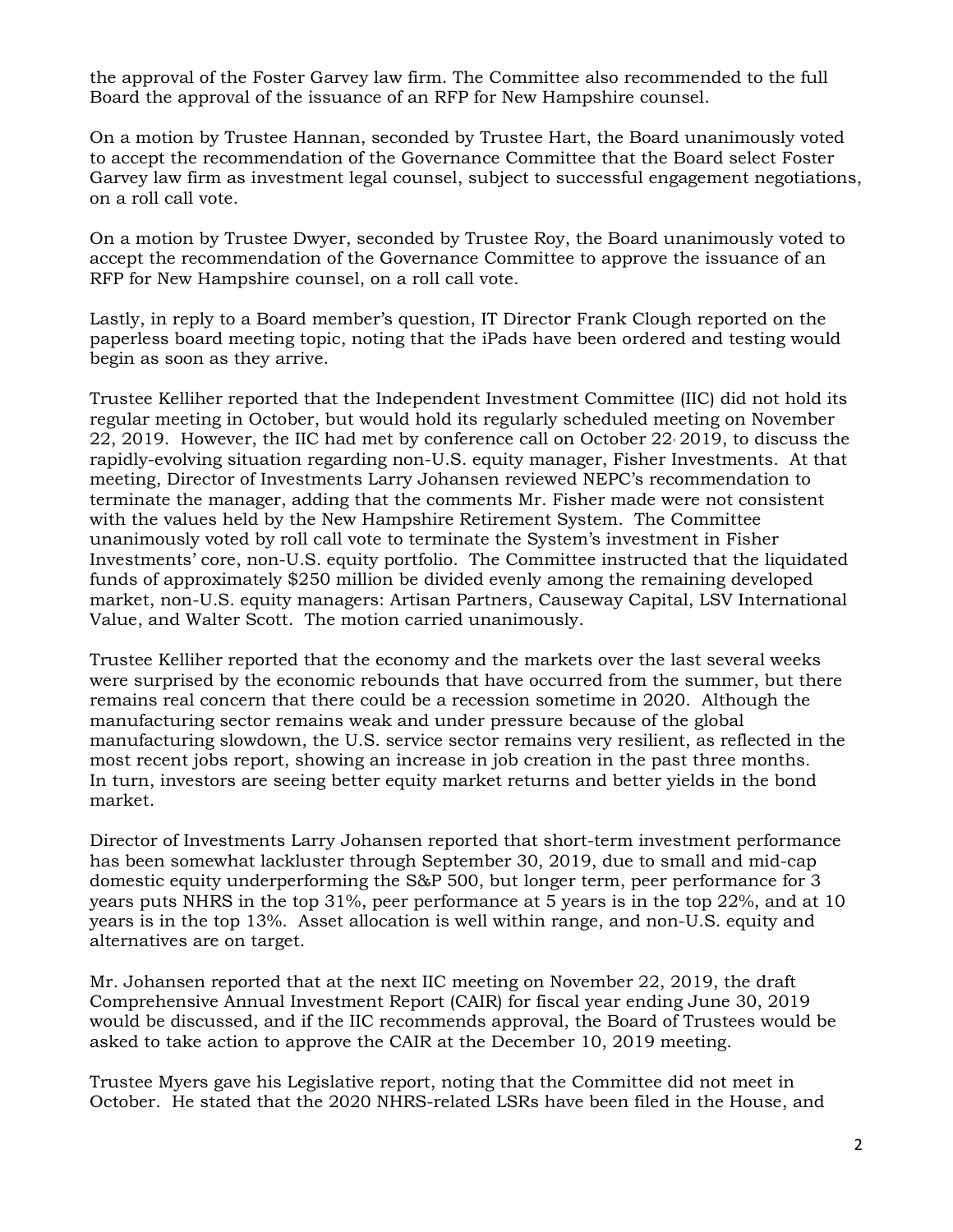there may be some NHRS-related Senate bills yet to be filed. Public Information Officer Marty Karlon added that the Board has the most recent LSR list, as of November 8, 2019.

Trustee Walker reported that the Benefits Committee met on November 8, and prior to the official start of the meeting, a non-meeting under RSA 91:A was called to consult with external legal counsel on an ongoing difference of opinion between NHRS staff and the Dept. of Administrative Services, relating to the administration of medical subsidy benefit. The consultation was to discuss whether the subsidy should be applied before, or after, the contributions required of Medicare eligible state retirees. After consulting with external counsel in a non-meeting, the regular meeting officially began.

Trustee Walker noted that the Benefits Committee addressed the request of the Dept. of Corrections (DOC) to reclassify 52 positions from Group I to Group II, pursuant to recently passed HB 116. The Committee unanimously voted to recommend to the full Board to approve the reclassification for all 52 positions, and that item would be presented at the upcoming December 10 Board meeting.

The Benefits Committee then reviewed a proposed revision to the Recoupment Policy, which was in response to a recently completed internal audit that suggested the Committee amend the Policy to memorialize the process for administering medical subsidy adjustments for state retirees. The Benefits Committee voted unanimously to recommend to the full Board that it adopt the proposed revision, and that item would also be presented at the December 10 meeting.

The Benefits Committee received an update on the number of current beneficiaries that receive monthly paper benefit checks and whether NHRS should consider making electronic deposits mandatory. The Committee recommended that staff maintain the current process of only providing paper checks for new retirees who specifically ask for them. Finance Director Gerard Murphy added that about 1,200 retirees receive paper checks per month, while the number of beneficiaries receiving their monthly pension benefits by electronic deposit is approximately 37,000.

Lastly, the Committee reviewed an annual hardship case in non-public session.

Trustee Hart reported that the Personnel, Performance, and Compensation Committee did not meet in October. He recommended a temporary adjournment to discuss collective bargaining. On a motion by Trustee Hart, seconded by Trustee Hannan, the Board unanimously voted to temporarily adjourn the meeting for the purpose of discussing collective bargaining strategy or negotiations, under RSA 91-A:2, I(a), on a roll call vote.

On a motion by Trustee Hart, seconded by Trustee Dwyer, the Board unanimously voted to reconvene the Board meeting, on a roll call vote.

David Kausch and Heidi Barry of GRS Retirement Consulting presented the Board with an overview of the FY 2019 GASB reports and an actuarial overview. The presentation provided an explanation of the difference between the GASB reports and the upcoming FY 2019 valuation report, which would come before the Board in the near future. Mr. Kausch indicated that the recommendations, which Segal Consulting put forward in the actuarial audit conducted earlier in the year, would be incorporated into the valuation report. He also pointed out that there were four actuarial assumptions for the Board to reflect upon, including the assumed rate of return of 7.25%, the payroll growth factor, mortality tables, and future contribution margins for the teachers' medical subsidy benefits.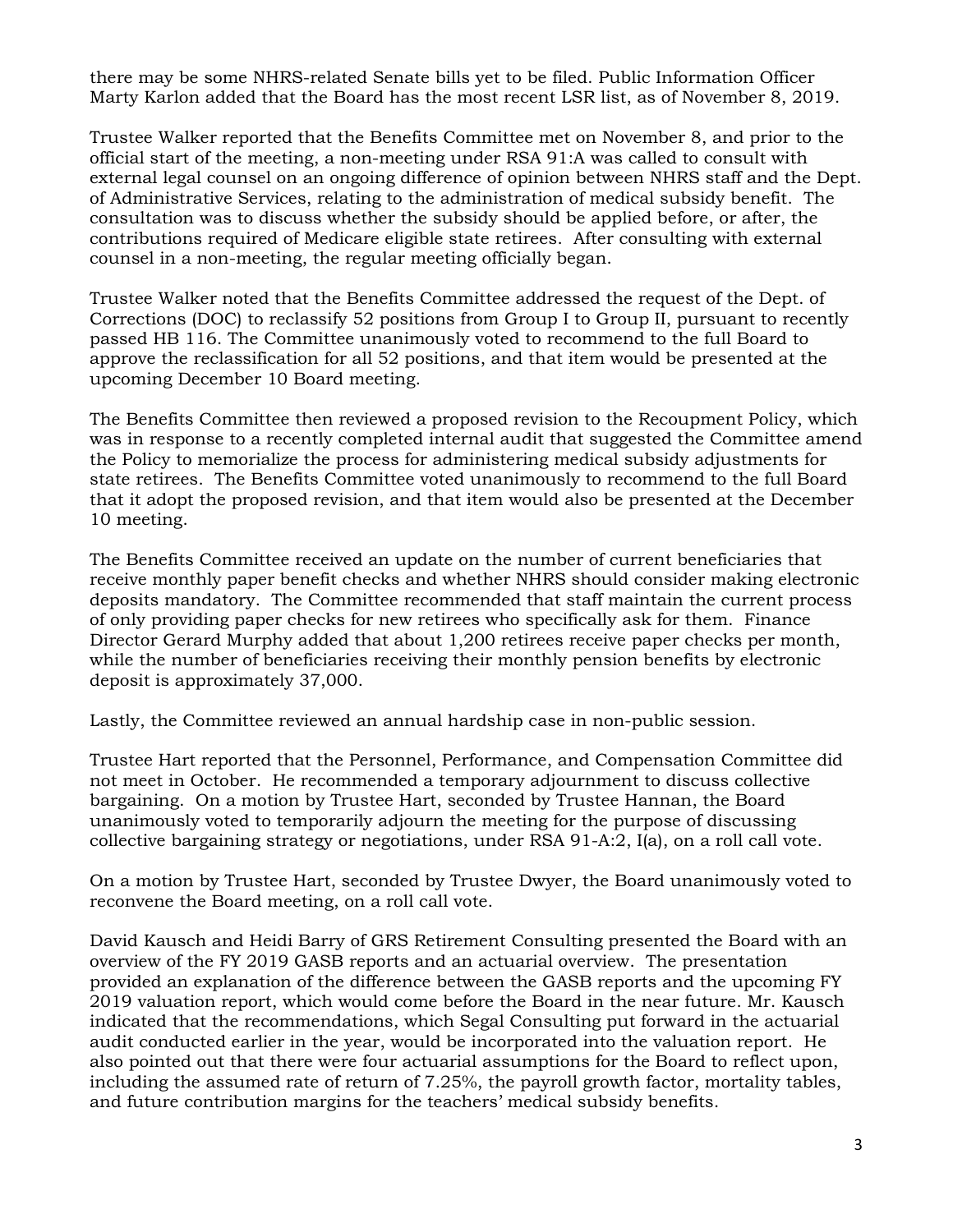Executive Director George Lagos provided his operating report, beginning with Key Performance Measures that scored 96.74% this month, once again exceeding the 95.00% target. He turned the Board's attention to the NHRS Member Satisfaction Survey Summary report, noting that NHRS consistently receives positive ratings from its members and retirees, particularly with respect to face-to-face interactions. He noted that management was reviewing the approach utilized for call management and that a consultant had been engaged to provide further insights on how efficiencies may be improved in that area.

Mr. Lagos presented a recommendation to approve a contract to replace IT switches. On a motion by Trustee Hart, seconded by Trustee Lesko, the Board unanimously voted to accept the recommendation of the Executive Director that the Board approve the proposed IT hardware purchase subject to contract and legal review, as presented, on a roll call vote.

Lastly, Mr. Lagos informed the Board that on November 18, 2019 he would be participating on a panel at the annual BIA Leadership conference discussing the retirement system, along with Barbara Reid from NHMA and Senator Jeb Bradley. He also noted that NHRS would be represented at a booth at the annual NHMA convention later this week.

Project Manager Cecile Merrill provided a PGV3 update, noting that the PGV3 conversion project is now 10% complete. LRS was on site last week to train staff on test cases for the first Deliverable. There are 27 test cases and 471 scenarios that must be tested by December 11, 2019. LRS will be on site next week, meeting with staff to review proposed out-of-scope requirements, and coming from that meeting, there would be developingrelated cost estimates. Ms. Merrill noted that LRS continues to review the System's data and identify which issues need attention, prior to transitioning to Version 3.

Chief Legal Counsel Tim Crutchfield reported that the Hearings Examiner continues to do a very good job on case management with Administrative Appeals. Mr. Crutchfield noted that NHRS replaced two of its three employer auditors over the summer, and over the past month, the new auditors issued their first audit reports.

He also noted that an appeal was recently filed with the NH Supreme Court in an administrative matter relating to mandatory enrollment and pension recoupment. This is a discretionary appeal, meaning the Supreme Court may or may not accept the case.

Finance Director Gerard Murphy began by noting that the format of the Finance Reporting package is now back to standard format, with the closing of the books on the 2019 fiscal year. NHRS's net position is still above \$9 billion. Mr. Murphy stated that NHRS is in a good position with the unaudited CAFR and the completed draft has been delivered to Plante Moran, who will provide its comments sometime this week. Staff expects to present the CAFR to the Audit Committee in December, and to seek action to approve the CAFR by the full Board at its December meeting.

Lastly, Mr. Murphy reported that the limited roll-out of NHRS *QuickPay,* the ACH online payment program, went well, with no substantive issues reported. This capability has now been made available to all NHRS participating employers.

Director of IT Frank Clough turned the Board's attention to a new feature in his report, Daily Metrics, a high-level overview showing scores based on NHRS IT responsiveness to Tyler Technologies security-related inquiries. This report replaces the one previously provided by SE EventWatch.